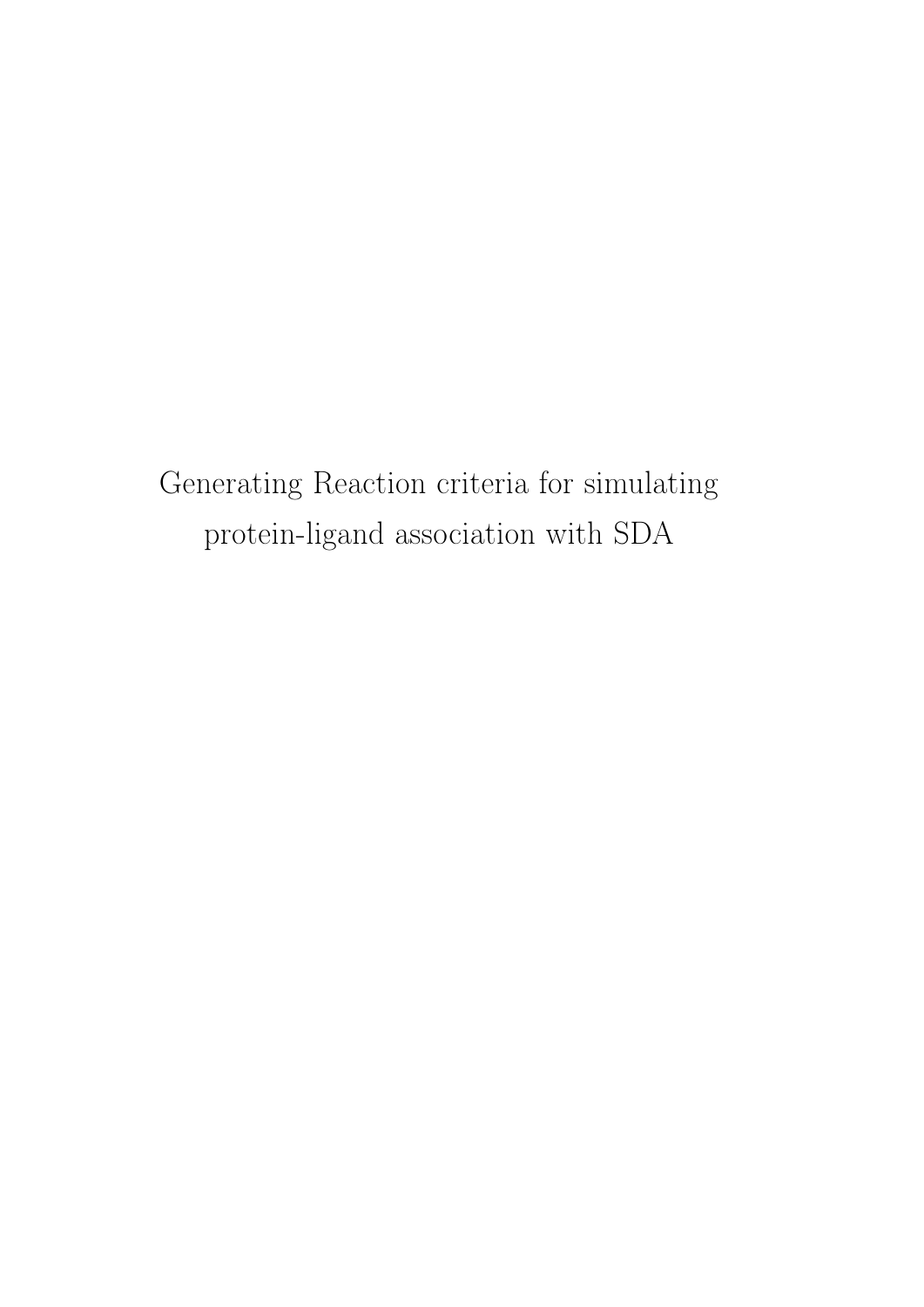## 0.1 Introduction

A set of reaction criteria, that define the formation of an encounter complex between 2 solutes, need to be specified for performing docking and association rate calculations with SDA. Usually, donor-acceptor atom pairs in the bound protein-ligand complexes are considered as reaction criteria but other types of interacting atom pairs can also be included. These reaction criteria must be validated for the complex to be accepted and recorded in the complexes file. The list of reaction criteria must be provided in a separate file (named with a suffix  $*$ .rxna), which consists of a set of definitions like:

#keyword criteria for solute 1 | distance criteria for solute 2 26.527 32.135 -0.455 CNONS ATOM 540 OF2 GLU A 60 60.00 ATOM  $332 N$  $IFII D 34$ 28, 306 33, 610 1.176

They consist of a 5 letter keyword for the type of reaction criterion (e.g. CNONS refers to non-specific criteria, CSPEC refers to a specific reaction criteria), the position of the reaction criteria of the solute 1 in PDB format, the distance criterion, and the position of the reaction criteria of the solute 2 in PDB format.

# 0.2 ReactionCriteria.py

The python script  $ReactionCriterion.py$  generates reaction criteria file (*rxna* file) required by the SDA software for docking or calculation of association rates for protein-ligand association. It generates the reaction criteria by taking into account the hydrogen bonding interactions, halogen-π interactions, and the  $\pi$ -π interactions in the bound protein-ligand complex.

### 0.2.1 Input parameters:

It requires total 4 arguments where the 4th argument is optional:

- 1) Name of PDB file of the protein\* (with .pdb extention)
- 2) Name of PDB file of the ligand\* (with .pdb extension)
- 3) The reaction distance (in Å)
- 4) Name of MOL2 file of the ligand\*\* (OPTIONAL ARGUMENT)

\*The script uses PyMOL function to add hydrogens (in case H atoms are missing in the input PDB files).  $*$